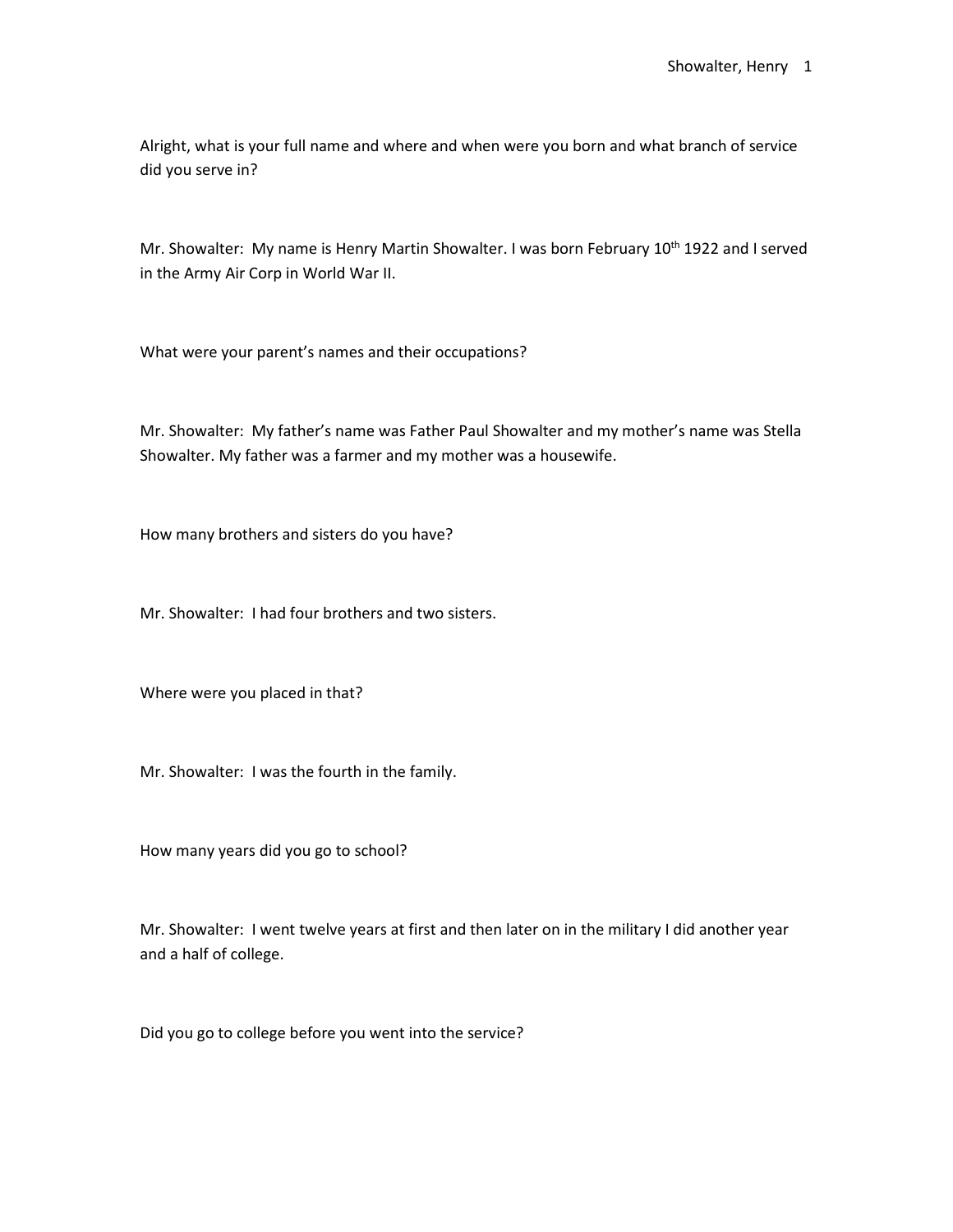Mr. Showalter: No.

Do you remember much about the Great Depression and how it affected your family and some of the hardships?

Mr. Showalter: Well we went through the Great Depression and it didn't really hurt our family until the market went out in the poultry business in 1930. That closed down so we had to move from Harrisonville, MO to west of Harrisonville on a farm and it was kind of poor days at that time. But we made it.

Where were you actually born?

Mr. Showalter: I was born in Pleasant Hill, MO.

You grew up around Missouri then?

Mr. Showalter: Yes.

Did you have any job before you went into the service? Did you work at all?

Mr. Showalter: Yes, we moved to Kansas in 1934. While we lived in Kansas I worked for farmers and also we milked 28 heads of Jersey cows so I helped my dad in his farming. After I graduated from high school I tried to go into the Navy because it looked like there was going to be a greater war than what was being fought at that time in Europe. I couldn't go because my tonsils were bad and I needed an operation. So I had the operation and instead of going to college I went to a tech school in sheet metal, aircraft sheet medal, and when I graduated that I went to Wichita, KS, and worked for Stearman aircraft factory in the sheet medal department.

Is that what you were doing when you enlisted?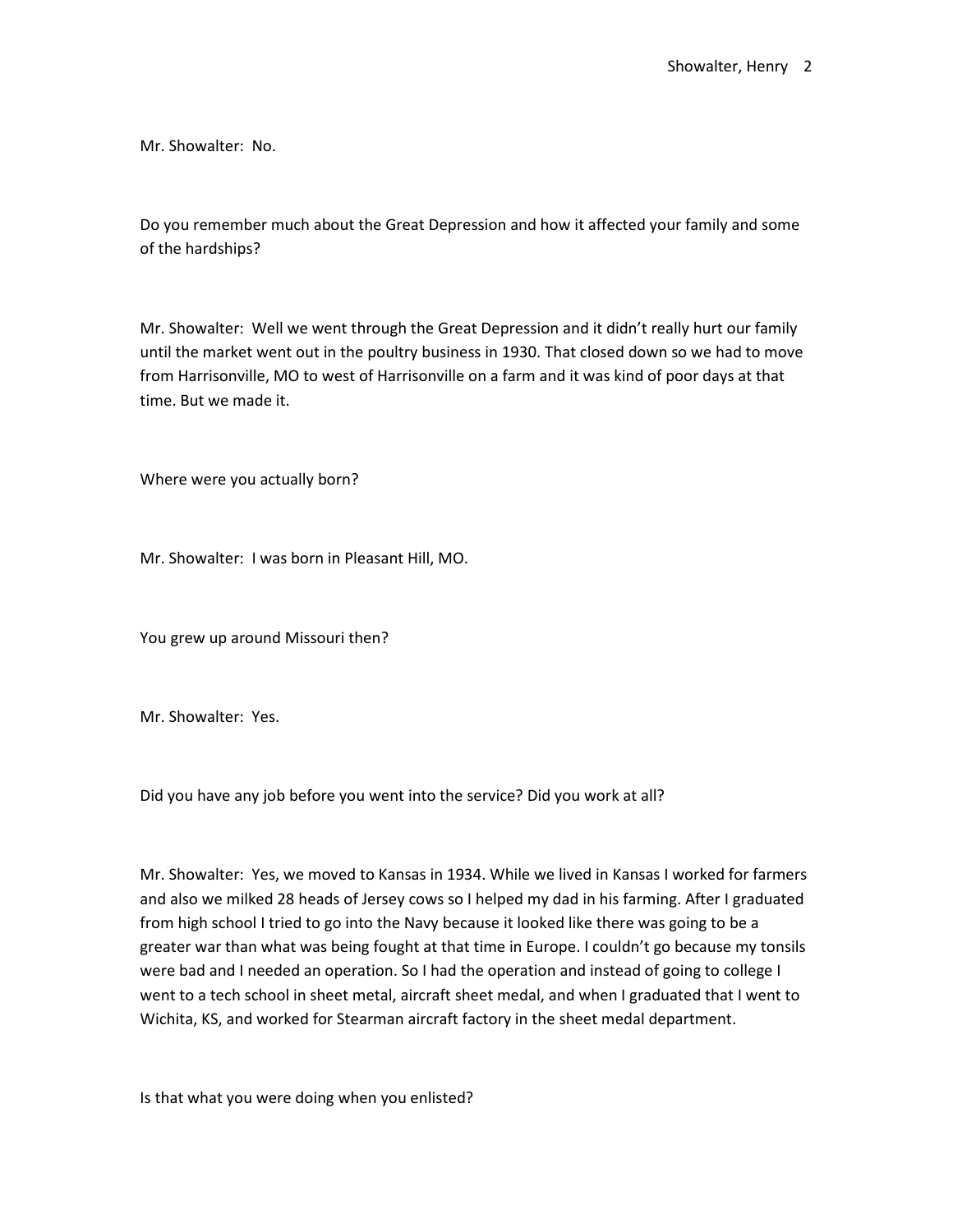Mr. Showalter: That is what I was doing when I enlisted.

How much was your salary back then?

Mr. Showalter: I really don't remember but I think it was something like .76 cents an hour or something like that.

Before Pearl Harbor, how serious did you take the threat against America from the Nazis and the Japanese? Did you think we would be in war?

Mr. Showalter: Not really. Really we weren't sure. America was preparing to help the British in Europe and so that is why I was trying to get into the Navy. As far as the Japanese hitting our nation I really don't think it was in our minds and more of a surprise.

Did you keep up with the news pretty during that time?

Mr. Showalter: Yes.

Do you remember where you were and how you heard the news on the attack on Pearl Harbor?

Mr. Showalter: I'm not right sure. I think I was at work at the time at Stearman Aircraft Factory when the news came of Pearl Harbor being attacked by the Japanese.

Were you able to listen to Franklin D. Roosevelt's speech?

Mr. Showalter: I don't think so.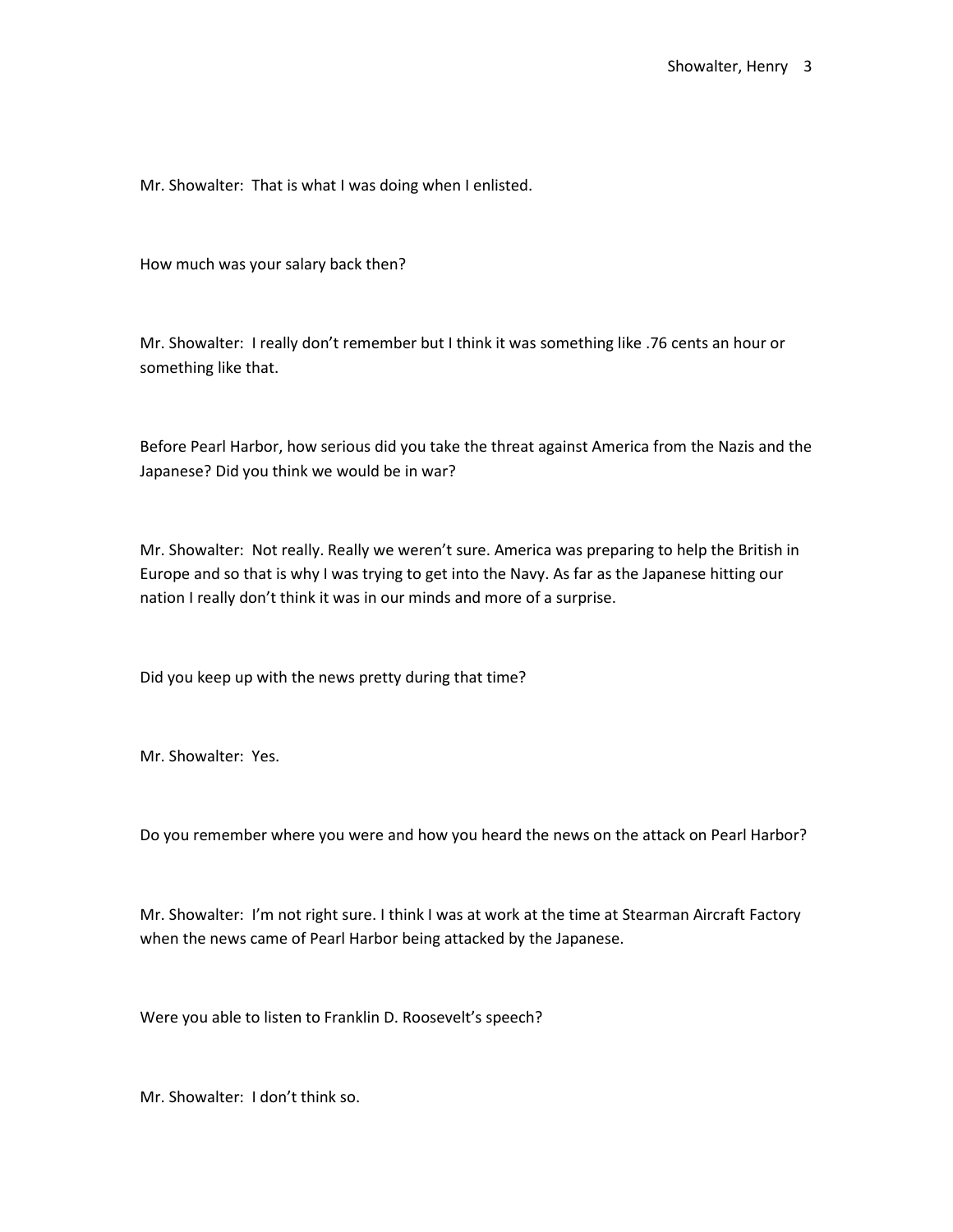Okay. Were you satisfied with the way that President Roosevelt handled his office and the things at the beginning of the war?

Mr. Showalter: Oh yes I was Democrat; my dad made me that.

When did you realize that you would be, that you were going to enlist?

Mr. Showalter: Well working at Stearman Aircraft Factory I probably could have stayed and not had to go to war because they had started building B-29's and they were going to ship a bunch of us to that particular department. Some of my friends were being enlisted and being called up and so I just felt that it was time to go into the service.

So you enlisted in which branch?

Mr. Showalter: I enlisted in on July  $16<sup>th</sup>$ , 1942. I went to Leavenworth at Kansas and enlisted in the Army.

Was that the Army Air Corp at that time?

Mr. Showalter: No, Army.

Did they give you tests for skills an IQ or anything like that?

Mr. Showalter: Oh yeah. We had all kinds of test and everything. I took a test to fly to become a pilot, or a navigator or bombardier or something like that. They said my depth perception was off so they encouraged me to become an airplane gunner.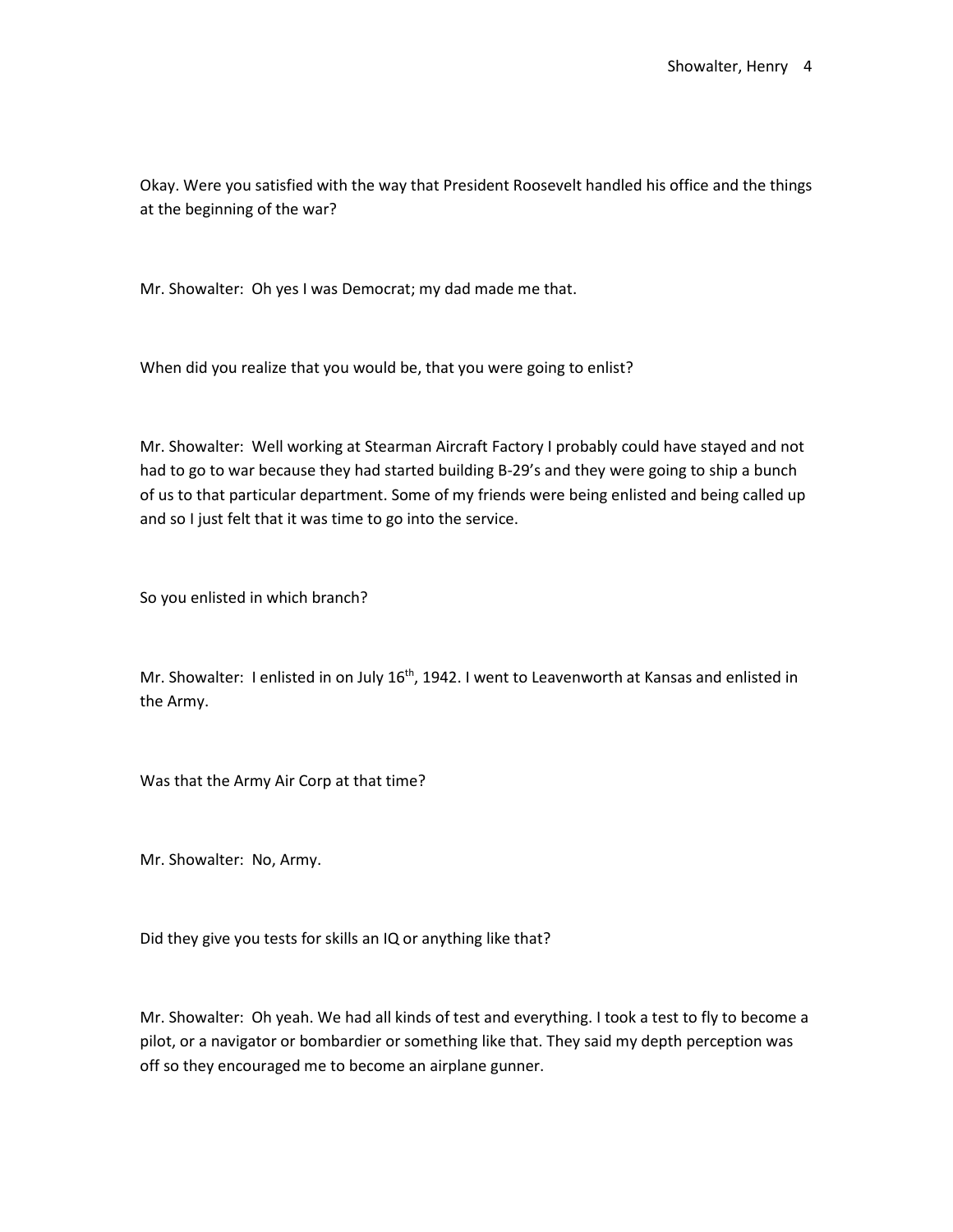Where did you do your basic training?

Mr. Showalter: At Shepherd Army Air Base; Shepherd field, TX, Wichita Falls.

Were you selected at that time after that for more specialized training?

Mr. Showalter: Yes that is where I took my basic and then they sent me into the Army Air Corp as a gunner.

What was your impression of the other recruits? Did you make friends?

Mr. Showalter: Oh yeah, a few. There was only 100,000 of us so how many friends can you make?

Was this the farthest away you had been from home at that time?

Mr. Showalter: Yes it was.

Did you feel lonely at times?

Mr. Showalter: Well sure.

Did you write a lot of letters to home?

Mr. Showalter: I don't remember.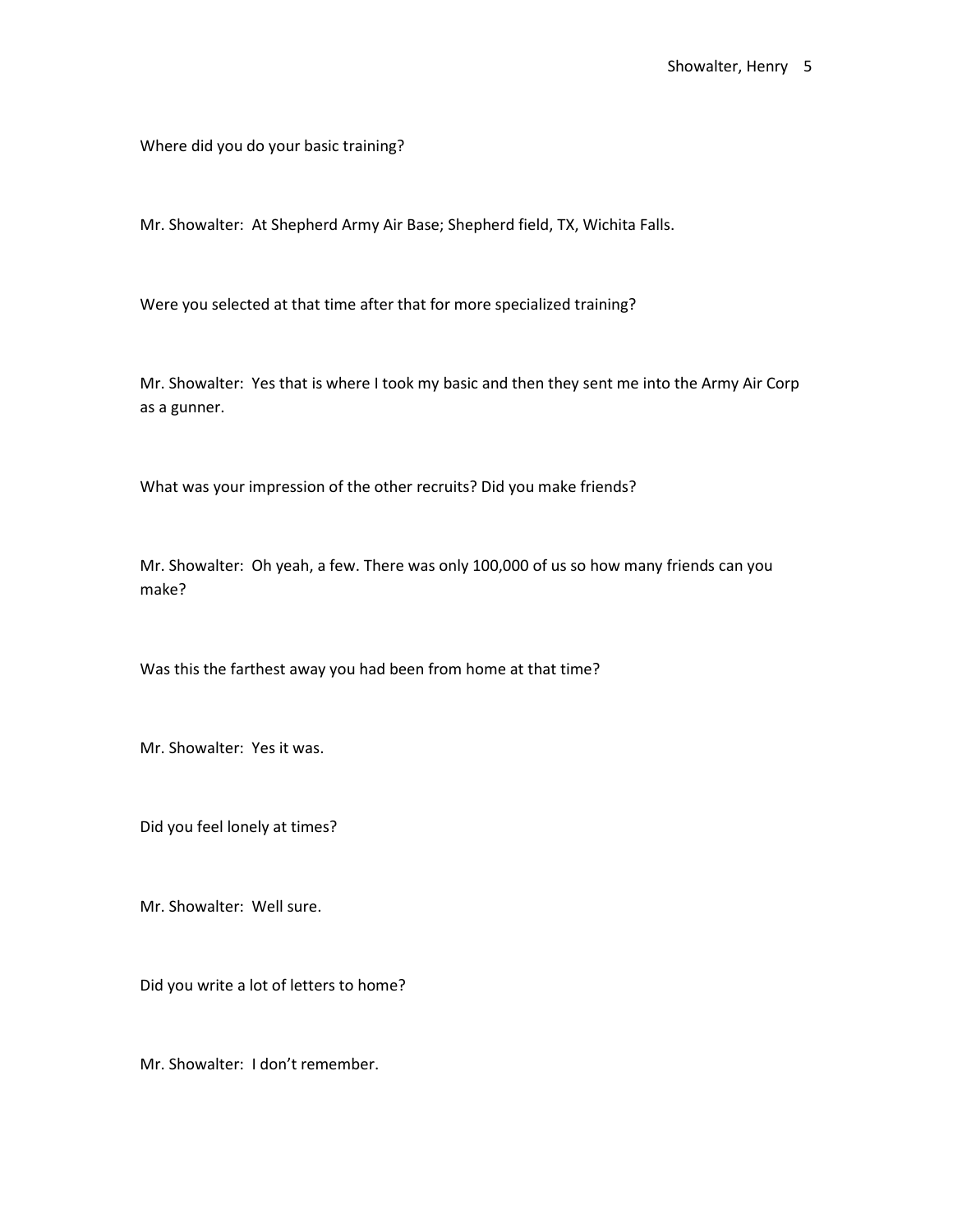Had you already met your wife to be at that time?

Mr. Showalter: Oh yes, I met her on the  $6<sup>th</sup>$  of October of 1939 and that did it. I never saw another girl.

Did you ever participate in maneuvers or things on the state side before you went overseas?

Mr. Showalter: Well I went out to Las Vegas, NV, to the airplane gunnery school and was trained there to fire on enemy aircraft from our airplane position that we might be assigned to on an airplane.

Did you feel prepared after your training?

Mr. Showalter: Yes.

When you were shipped out, do you remember when you were shipped out?

Mr. Showalter: From Las Vegas, NV, I went to Pueblo, CO, for a month and then to Albuquerque, NM, for a month and then to Roswell, NM, for a month of training and then we went to Salt Lake City for an overseas assignment and preparation. Then we went on a furlough to home for two weeks and then we flew out of Topeka, KS, on our assigned airplane. The last week of March we flew down to West Palm Beach, FL, for departure from the United States for our assignment in North Africa.

Did you take a ship across?

Mr. Showalter: No, we flew. We departed West Palm Beach, FL, and flew to Trinidad and then from Trinidad down to Belem, Brazil. From there we went to Natal, Brazil. Then from Natal, Brazil, to the Ascension Islands for refueling and that was in the middle of the Atlantic Ocean.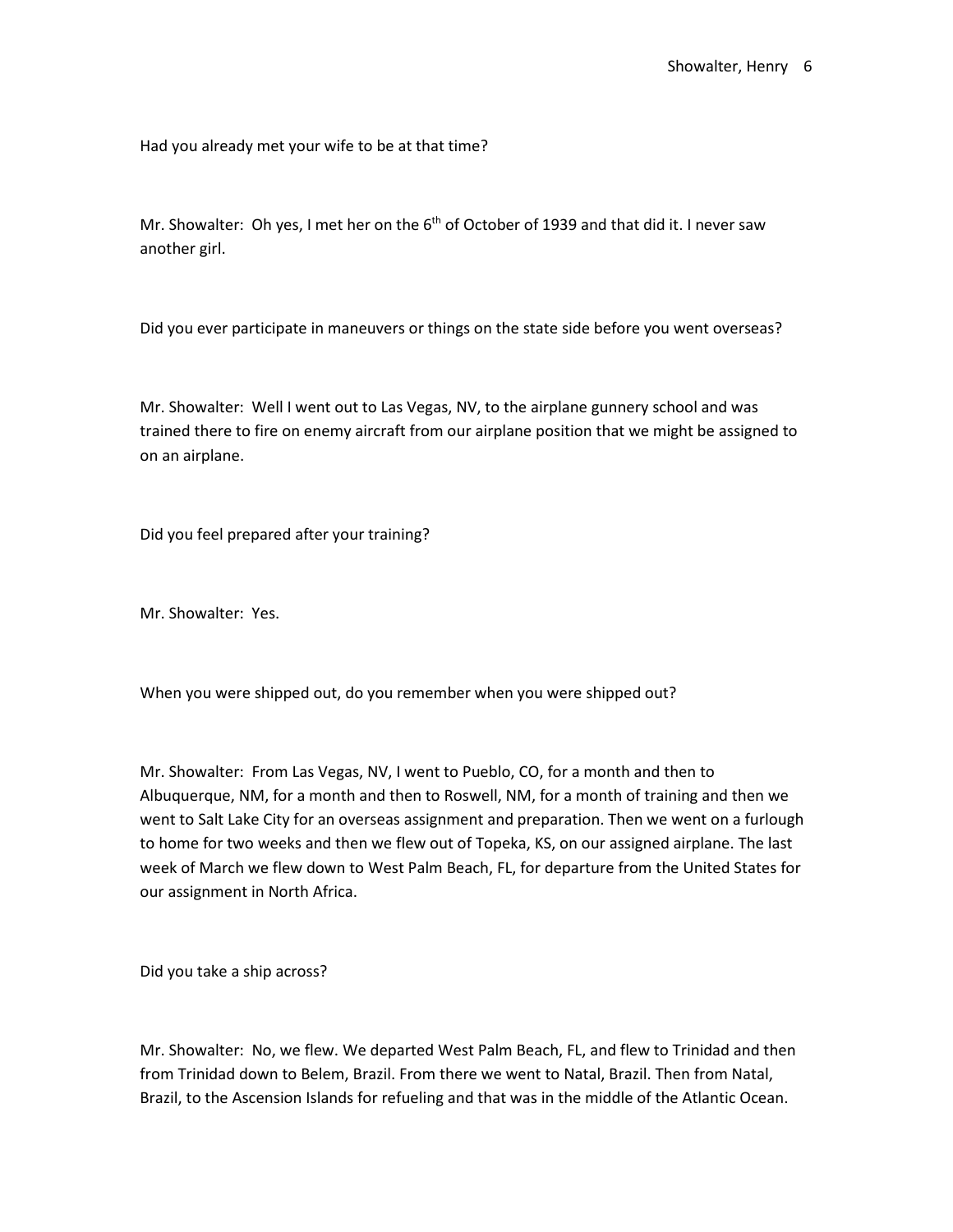From there we went to Africa and landed at the British coast at the city of \_\_\_\_\_\_. From there we went to Kano and then from there to Cartoon. Then we went from there to Egypt and then from Egypt we went down to Benghazi, Libya, and that was where we were stationed at.

What kinds of planes were you on?

Mr. Showalter: A voyager B-24 Liberator.

When they transported you what kind of transporter planes did they use?

Mr. Showalter: No, we flew our own airplanes. Our ten man crew was assigned to the airplane and we flew as a crew too in combat.

Wow, that's good. When you got to Benghazi how were the living conditions in quarters there?

Mr. Showalter: In tents; 6-men army tents. We as a crew, there were six enlisted men and four officers on the crew. The six enlisted men of us, we had tents and I don't remember what the officers had. We set up our tent down on the beach of the Mediterranean Sea and we went to a British dump and got some butter cans. They were square cans and we made a pit and we walled a pit with those cans and set our tent down on top of that so that we were in the ground four feet and even when we stood up we could see out. It was nice and cool that way and we had a nice set up. It was the only tent like that in the whole organization.

So that is where you were based out of when you started…

Mr. Showalter: Benghazi, Libya, yes. We were in the 10<sup>th</sup> Bomber Command and the 376<sup>th</sup> Bomb Wing. As time went on we had a hospital tent organization just across the road from us and we ran an underground power line over and we had electricity in our tent. We were the only tent in the whole outfit that had electricity.

Did you start combat right away there?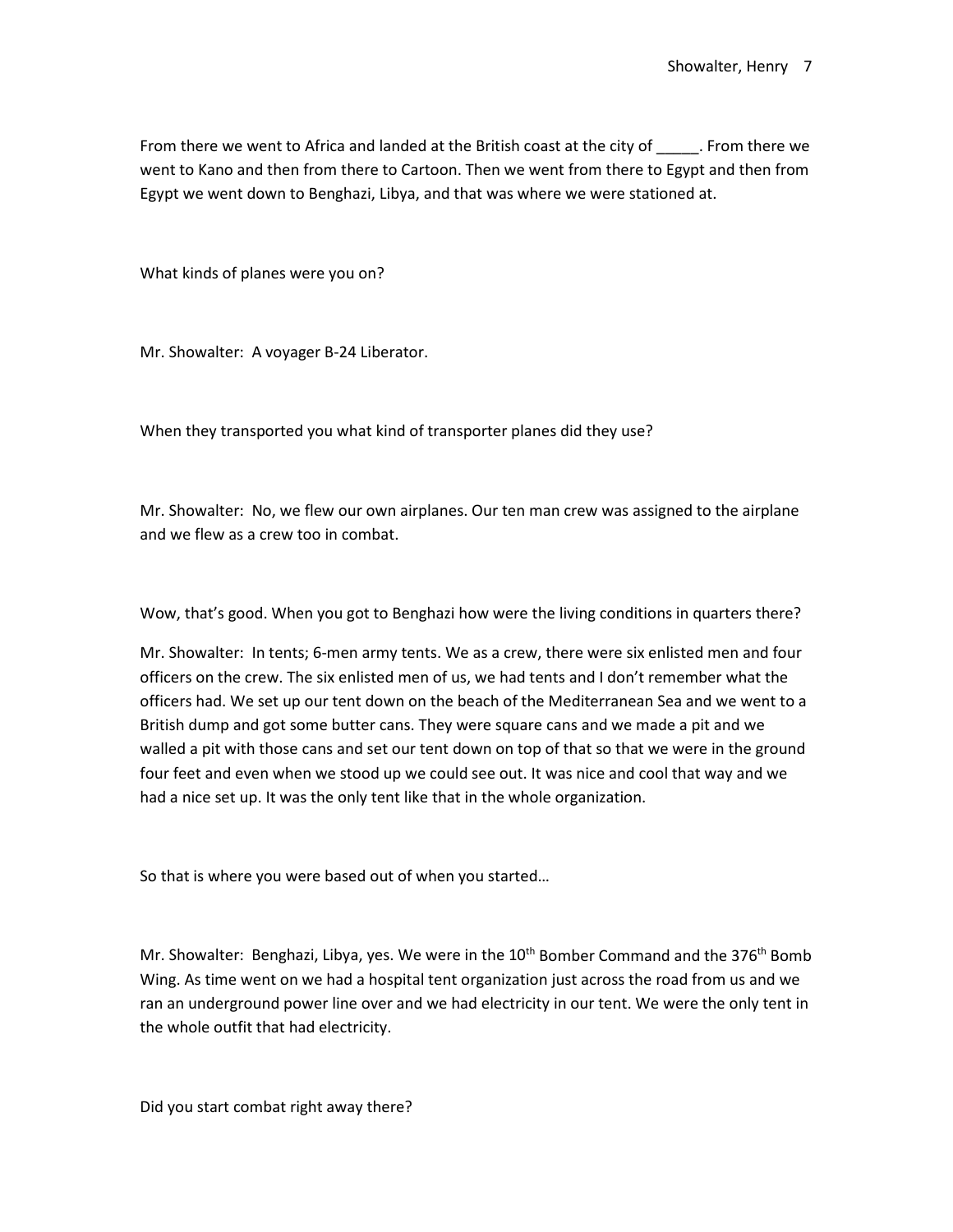Mr. Showalter: Yes we did. Our mission was to hit Italy and blast their oil wells.

Would you kind of describe that?

Mr. Showalter: We would fly from Benghazi, Libya across the Mediterranean and maybe we would bomb Sicily or maybe we would bomb different air bases in Italy proper and we would go all the way up by Rome. Before we were shot down we were all training for low level missions on oil wells.

Did you expect to get shot down? Had you encountered enemy anti-aircraft fire before this?

Mr. Showalter: Oh yeah. We usually had some very safe missions but we always had a few enemy ack-ack encounters and few fighter plane encounters but not anything serious in our 21 missions.

How long were you there before you were actually shot down?

Mr. Showalter: We were actually there from April  $15<sup>th</sup>$  to July  $15<sup>th</sup>$  of 1943.

During that time you ran 21 missions without incidence?

Mr. Showalter: We were on our  $22^{nd}$  mission the day that our invading forces were crossing the Mediterranean to invade Sicily and our mission was Bari, Italy and we went in low altitude at 18,500 feet because there wasn't supposed to be any enemy ack-ack and fighter planes. But the Germans had moved down and our intelligence had forgotten to tell us. The ack-ack began to pick us off and the fighters finished. We lost five airplanes that day.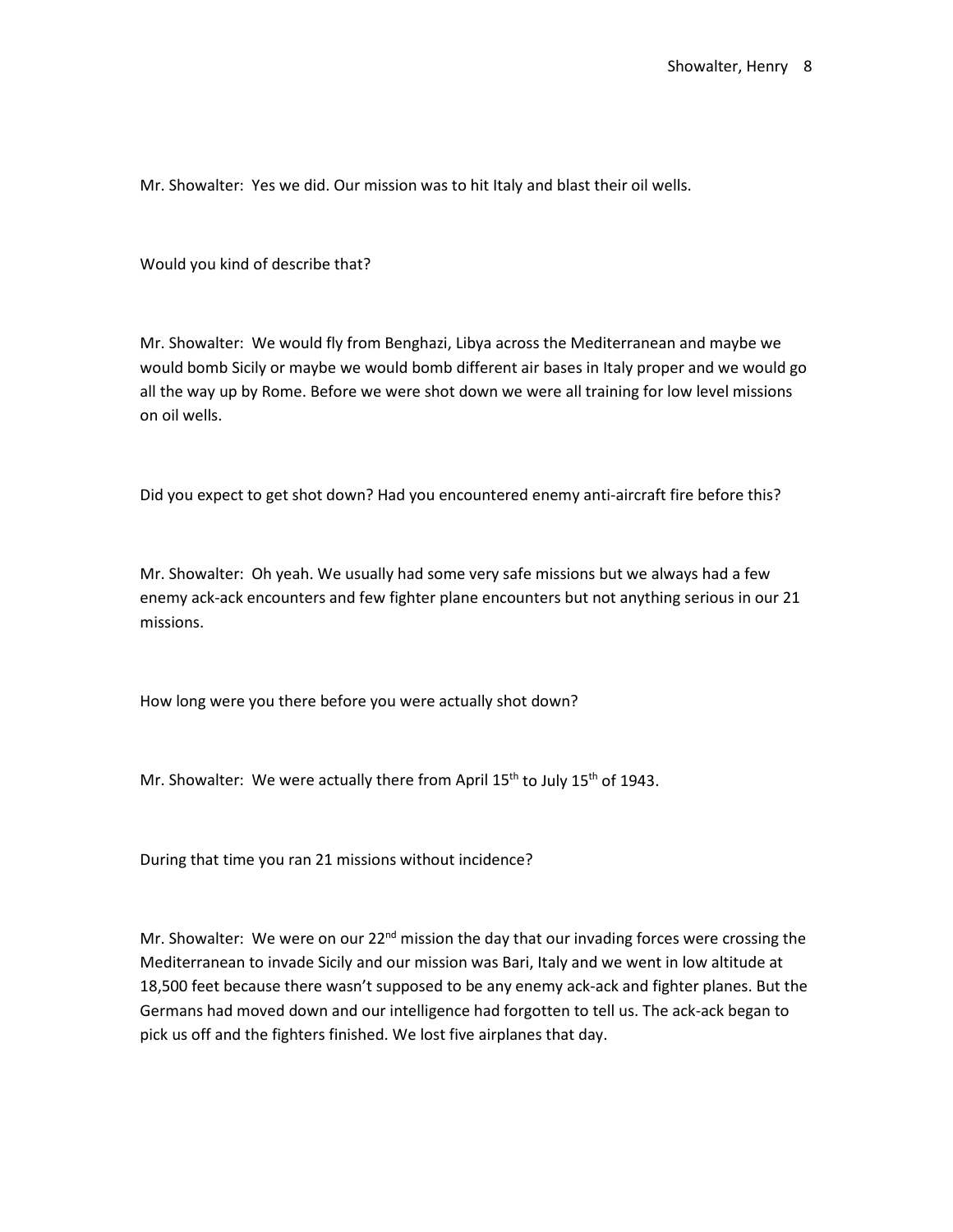What happened in your particular plane?

Mr. Showalter: Well we lost the number 2 engine and we were losing altitude and the fighters were giving us a bad time because we couldn't keep up with the formation. The pilot gave the orders to bail out and I was a top tour gunner so I had to open the Bombay doors. When I opened the Bombay doors to bail out, it burst into flames in the Bombay because of the tanks that had been hit with ack-ack and we didn't know that. So everybody else had to bail out through the fire too. The pilot got out but was badly burned, the bombardier got out and was okay; the navigator and the co-pilot went down with the airplane; the radio operator went down with the airplane, the tail gunner went down with the airplane and the \_\_\_\_\_ went down with the airplane. There was five lost and five made it out.

As you bailed out through the fire were you injured?

Mr. Showalter: We had on short-sleeved flight suits because of the climate that we were flying in. My right and left arm was burned; not too bad but major enough that it was painful enough that I had to go be treated at a hospital. My face was burned but not really as bad as my arms and hands.

What were your thoughts while you were floating down in that parachute?

Mr. Showalter: As strange as it may seem as I was floating down from 18,000 feet I asked a question which I have often thought the Lord would never have given me the chance to be where I am today. I asked him, "What did I do to deserve this?" That is the hypocrisy that some of us live in at times.

When you got on the ground what happened? Was there danger when you were coming down?

Mr. Showalter: Well the German plane, the German plane got us. They normally wouldn't have been there but they had moved down and we didn't know it. One of them came by and he waved at me and I thought as he was coming in on me that he would probably shoot me out of the sky but he didn't; he just waved and smiled and wagged his wings and went about his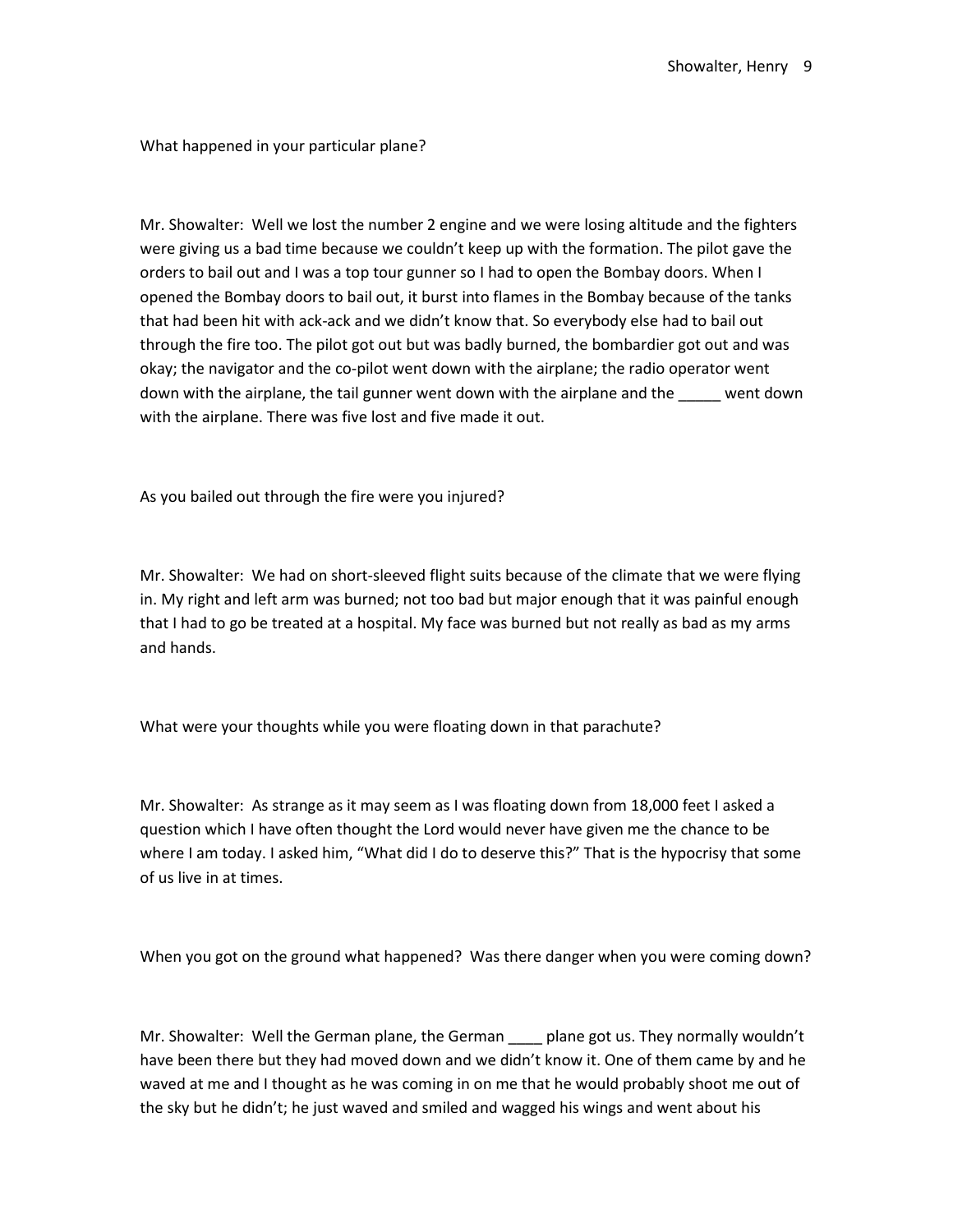business. So I floated down, hit the ground, and took my parachute off and headed for the woods close by. What I didn't know is that the woods were a black shirt Italian military training ground. I hid and in about an hour or something like that they found me and took me captive. They took me to a rendezvous area and there was my pilot and Bombardier. We were taken to an Italian hospital to be treated for our burns.

They were also burned?

Mr. Showalter: Yes, but the bombardier wasn't burned very bad. He was very light but they took him and us together. Now the other two crew members, Pogue and Medunik; Medunik was an Italian descent that lived in Milwaukee, WI. Pogue and Medunik were able to travel all the way to Milan, Italy and turn in there and was rescued by our people and then taken back to the states. So they never became a prisoner-of-war.

Both of those guys?

Mr. Showalter: Yes, they traveled together. I suppose Medunik being able to speak Italian made a difference for him.

From there, what happened?

Mr. Showalter: Well I don't remember exactly the number of days that I was in that Italian hospital but one of the days they took me over to another prisoner-of-war hospital that was mostly all British people; British Army troops from all over Australia and New Zealand. They had been fighting in Africa against and they had British doctors that were doing the doctoring for them. The Italians just had control of the camp prison hospital. I got much better treatment for my burns there from the British doctors. We were there on the  $8<sup>th</sup>$  day of September of 1943 when Italy gave up. We were about four days and we thought that our troops would be able to come in and take us because they had invaded Sicily. But all of a sudden the Germans showed up and that was it. We were prisoners-of-war of the Germans. So then they moved us to the North. We were in a camp in the North by Viennes and waiting there. Then the Germans loaded us up in boxcars and took us to \_\_\_\_Pass to Germany. We went through \_\_\_\_\_ Pass on our way to Germany. We got into Austria and the train unloaded us at the town of Glasgow, Austria at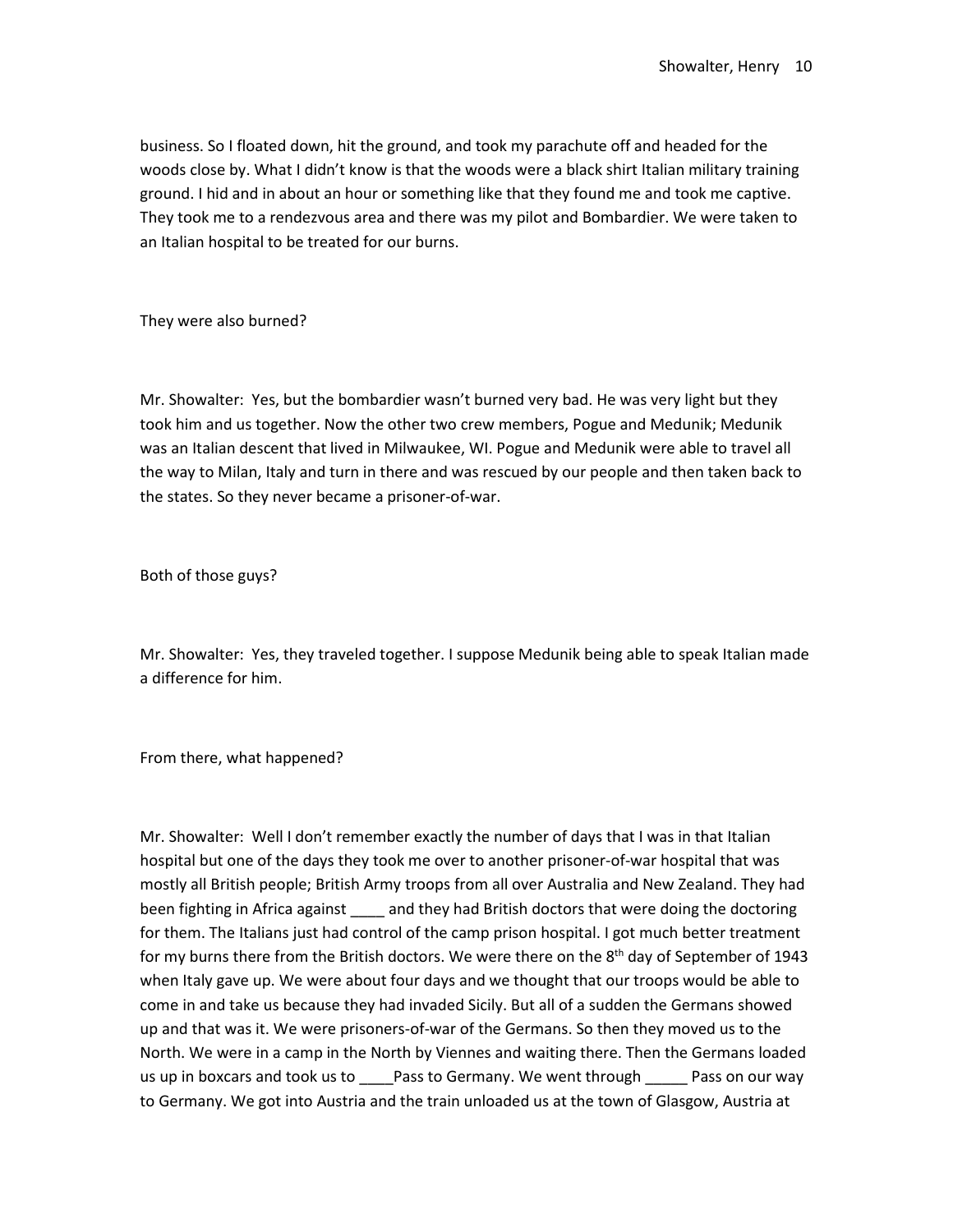7A. It was a French prisoner-of-war camp with French, Serbian, and Russian prisoners-of-war. It was quite an experience. The French men everyday went down to work in shops in town. Because they had been prisoners-of-war for so long they were able to come and go with just a guard to work in the stores, bakeries and different things in the town. The Russians and the Serbs were very badly treated. We spent all of our time fighting bed bugs and lice. Every day we had to pick them off two or three times during the course of the day in order to get any sleep at night. While I was there I wrote a letter to the International Red Cross and told them, "Look, we are airmen, we are NCO's and we are not supposed to be in this camp. We are supposed to be in an American NCO Airman Camp and we want moved." So the Germans moved us in to 8A over in Czechoslovakia, just outside of Lamsdorf, Czechoslovakia. It was a big camp. There was 45,000 prisoners-of-war in that camp. There were British men from all of the colonies of Britain. There was Russians there and there were all kinds of prisoners-of-war. Each of us had our own compounds. The Canadians had their compound and the British had their compound. There was just a few of us Americans; only seven of us, so we were in with the British compound. The camp was so well-organized and big that they had their own little stores at each of the compounds where you could take your c-rations. That was the first time we got American Red Cross packages or British Red Cross packages and you could take your items that you didn't want and trade them at the store for items that you did want. That is where I met a boy by the name of Gider, Tech Sergeant Gider. Gider was a man that had been trained in radio intelligence for keeping in touch with allied headquarters. We teamed up and the Canadians had set up an escape system and they had dug a tunnel out of their compound outside of the camp and they were sending prisoners-of-war out through there one at a time. They would go down to Yugoslavia where Tito would take the responsibility of getting the prisoner-of-war back to the allies. He got \$1,800 American dollars for every American prisoner-of-war that was returned that way. They wouldn't let any of us Americans go at the time because they had a full load of their own people that they wanted to go. So they trained Gider and I how to set up escape programs in American prisoner-of-war camps. Neither one of us spoke German so we somebody that could be with us that could speak German. There was an Australian Corporal by the name of Thomas McGraff and Thomas McGraff could speak good German and so we needed him. So there was an American boy by the name of Paco. He was from Minnesota. He was a Tech Sergeant and he wanted to go out and work out on the farms so that he could maybe escape and go see his grandmother which lived in Czechoslovakia because he was Czech by birth. So we traded their records. Thomas McGraff became Thomas Paco, a Tech Sergeant and American and Thomas Paco became Thomas McGraff, an Australian. He went out on a work detail and I don't know what ever happened. I never heard of him after that. Thomas McGraff that became Thomas Paco became our escort with us with Gider and I. I wrote another letter to the International Red Cross for release from that camp to an Air Force Air Corp camp of American NCO's. They acknowledged it and the Germans moved us then by train, seven of us from there and we moved through the \_\_\_\_\_\_. While we were at the station there, there was a young girl, a German girl and she talked to the seven of us. We visited with her while we were waiting for our train to come in that would take us to an Army Air Corp camp. We were picked up and taken to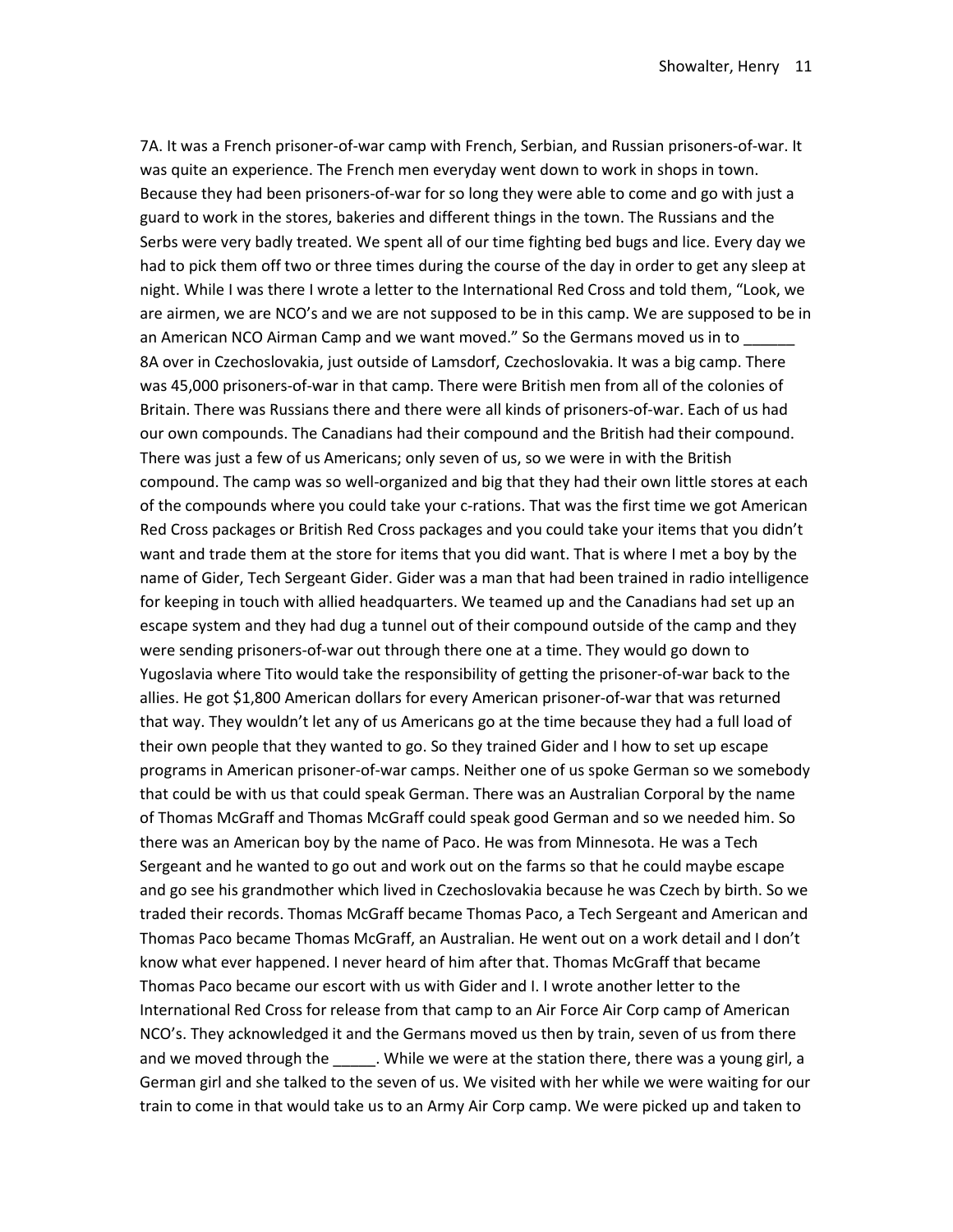this camp and here it was an Army camp and not an Air Corp camp. There was a large group of new prisoners-of-war from the \_\_\_\_\_ raid. They were really disorganized and we couldn't set up anything with them in way of escape programs. There was just no organization. So Gider and I again immediately requested transfer to an Air Corp camp and the Germans acknowledged it. We were shipped in from there and we went all the way up into Lithuania to a camp that was the new Air Corp Camp. There we had 1,470 boys in our compound that was all American Air Force boys, Air Corp boys. It was well guarded though so there wasn't much chance of escape from that camp. It was about 30 km southeast of Nemo. This was in February of 1944. The Germans were fighting on the Russian front and losing. The Russians were pushing them out of Russia and the first thing we knew; here the Russians were within 20 km from our camp. The Germans decided they weren't going to let us be taken by the Russians so they rushed us by truck up to Nemo and rode us on the Norwegian barge that went down to the Baltic. We were down in the hull on that, all packed in real tight. I don't remember how long we were on the sea down to Steden in Germany on the North Sea. There we were unloaded out of the ship onto boxcars. There had been a bunch of American prisoners-of-war that had escaped from Luft 3 and so it had aggravated Hitler so he issued an order that all American prisoners-of-war would be given a bad time from that time on. So we were handcuffed together, two of us handcuffed together. We had our bags and everything to carry that way on our back and handcuffed together. So they loaded us off the boxcars and they marched us in from the stations where they unloaded us off the boxcars in two by two and they ran us through the camp some 5, 6 or 7 km. They had dogs and a lot of the boys got bit by dogs and some of them got by the guards. They had a young group of German marines and they were really mean and nasty boys. But we made it. I was handcuffed to a boy by the name of Miller. He told me, he said, "Now if you don't make it and you drop I will drag you. I'm not going to get stabbed or anything. We are going to make it to this camp or you are going to be dragged." I kept up with him and we started way back in the back and ended up right behind the first two men when we arrived at the camp. We were there and this was done on Luft 4, another Air Corp camp for strictly Air Force boys. We were there then until once again the Russians got close enough to us that they had to move us. The camp was at and it was up on the northern part of Germany and Pomerania. The Russians had to come within 20-30 km of us and so they moved us out of there by train again down to Nuremburg. We went to Nuremburg and here was a camp that had many thousands of prisoners-of-war and we were only 1,500 meters from the German underground aircraft factory that built the jet aircraft that they were building. While we were at Nuremburg we saw the 72-R bombing raids when there were airplanes in the air for 72 hours at a time. The British bombed at night and the Americans bombed at daytime. It was quite an experience because one night a British airplane dropped a 4,000 lb. bomb just a little ways from us and liked to have shot us all up real good. We saw some beautiful night displays of ack-ack fire and search lights in our own airplanes putting out target. They would set up a paradrop of flares and block off a bombing area and then they would bomb that area within those flares. That is how they kept from hitting our camp. So anyway, the war was progressing and the Americans were moving in and the British were moving in to Germany. Then they decided that they better move us from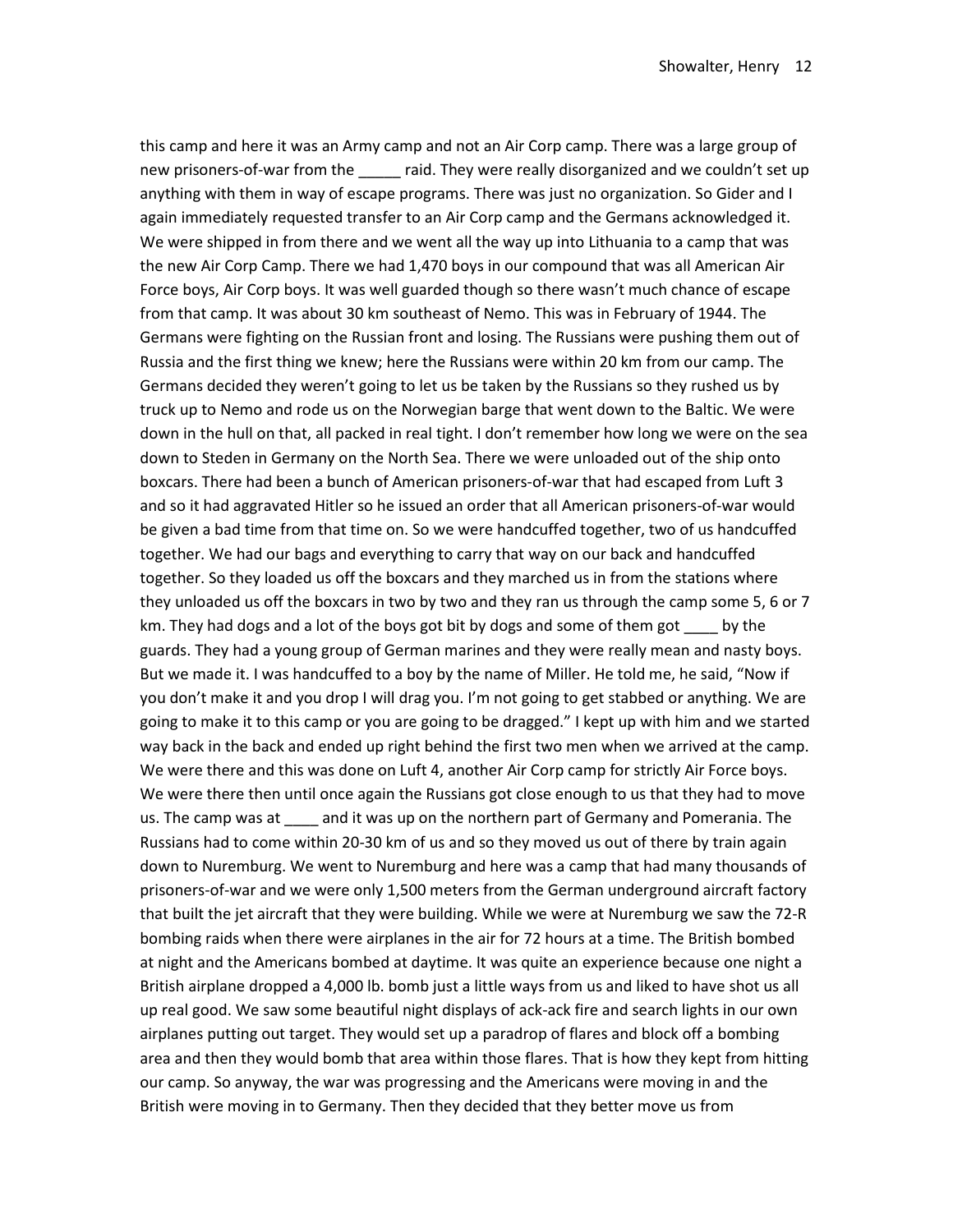Nuremburg down to Moosberg. This was in February and it was quite a few km from there to Moosberg so they put us in formations by compounds. There were 1,670 boys in our compound. We started out and Gider was chief of the \_\_\_\_\_ at that time. They put an American Lieutenant Colonel over us from the Air Corp Officers camp and why they did that I don't know. I supposed the officers thought they were smarter than we were. But it was quite an experience. The Lieutenant Colonel was so dumb and he didn't know anything about Germans. We had Paco with us so we could more or less bargain with the Germans and get them to do things that we wanted them to do and stop us in good places and let us buy things from trade with the German civilians for food and everything. On our third day President Roosevelt died and we asked the Germans to let us play Taps for him. So we went out on a hillside, stood in formation and played taps for his death and then we took off from march that day. The next day we were in a town and we were under a railroad bridge. We stopped there and Gider and I didn't want to stop there because we didn't like to be under that railroad bridge with some of our boys. So we finally talked the German commander into moving us out into the countryside and he did. We got out on the countryside and we asked him permission to put out emergency signs telling them that we were prisoners-of-war. Gider always had communication with the allied headquarters and we knew that there were airplanes coming over to bomb the railroad marshalling yards where we had stopped in that town. We got outside of town and sure enough here came the B-47's and they bombed that railroad bridge area. There was one of the troop trains that had some American prisoners-of-war on it that had come from the hospital in Nuremburg. Some of them got hurt and killed. But we were all safe. Then we went on 14 days on a raid to Nuremburg and from Nuremburg to Moosberg.

How did you go, marching the whole way?

Mr. Showalter: Yes, some days we went as far as only 10 km and some days we went on marches 20-25 km. It just depended on when we got started and how things went. They would bring us food by truck and things like that so we would stop and eat. The boys would keep up on their health and their feet gave out. We was having trouble keeping our troops together and the Colonel was getting all upset and he wanted to go faster than the boys could go and everything. So him, Gider and Tom Paco got into a huge dispute of who was in charge and who was supposed to be taking care of the troops. Gider resigned and I became the leader then of the formation. We had 1,400 and some boys left. Gider and I had been able to get the Red Cross trucks that bring us packages to take some of our boys and take them to a hospital and drop them off. A lot of our boys that had been dropped out had been sent to hospitals and they were safe. So we went and made it into the camp and there was 1400 and some of us left when we got there. It was fourteen days on the road.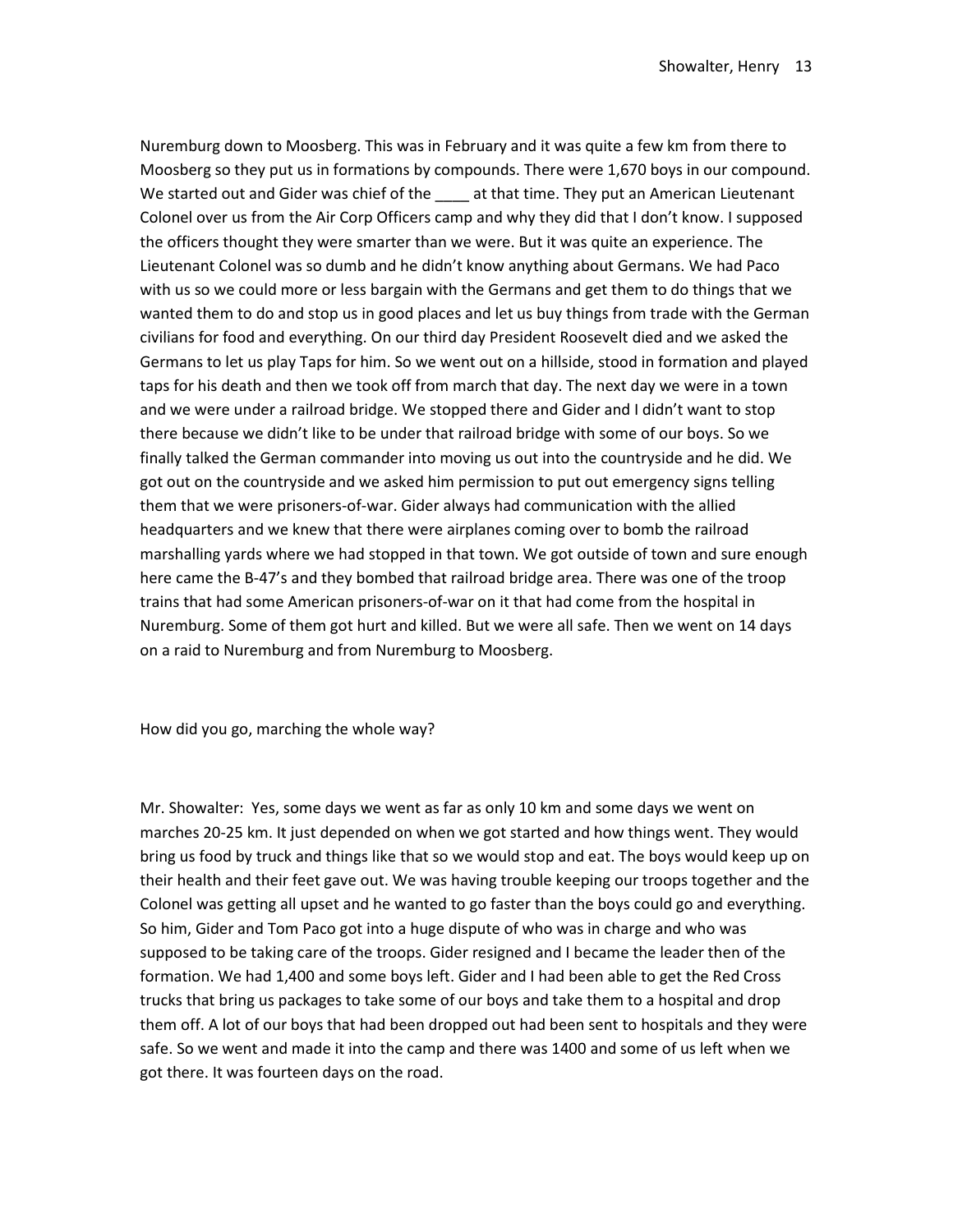Wow and that camp was….

Mr. Showalter: Luftwaffe 7B.

How long were you there?

Mr. Showalter: We got there about the middle of February. It was a short period of time and General Patton and his forces had come in and set up on the outskirts of the Ober River. It was just a little ways from our camp. That night he met with each one of the prisoners-of-war logger chiefs and the American and German Covenant. He made an agreement with the German Covenant that if he would turn the prisoners-of-war over without firing a shot that he would be given leniency. The German commander agreed so that night Patton was pretty smart. He moved the big Hollister 44's across the Ober River onto our side of the camp and at 6 o'clock in the morning there were shells being fired across the top of the camp into a wooded area that was some 300 meters from us. There were a bunch of German SS troops in there that was going to do what Hitler wanted to do to kill as many prisoners-of-war to be killed of Americans and British. Patton took care of that. At 10 o'clock he moved in and raised the American flag and saluted all of us and it was a great day. So we were now American prisoners-of-war.

How were the living conditions and the food that the Germans gave you there as a prisoner?

Mr. Showalter: As far as the Germans, they could have never fed us. There wasn't any way they could produce enough food to feed the thousands and thousands prisoners-of-war that was in those camps. Like that 45,000 prisoner-of-war camp, if the British hadn't of been able to get there International Red Cross packages into our camp the boys would have died like the Russians died. Every day the Russians you would see eight or nine or ten of them hauled out on a wagon and dumped in this open trench. It was the same way at all of the prisoner-of-war camps, the Germans fed us the best that they could. Actually as Air Corp people we were given special privileges. Owen that was in charge of the was pretty lenient with the Air Corp prisoners-of-war. He respected us for who we were and therefore we got special privileges. We got the packages probably when nobody else got packages and things like that. We got Red Cross packages at all the different camps that I was in. In those seven day packages was enough food to sustain you for seven days. So if the Germans wouldn't have fed us anything, we would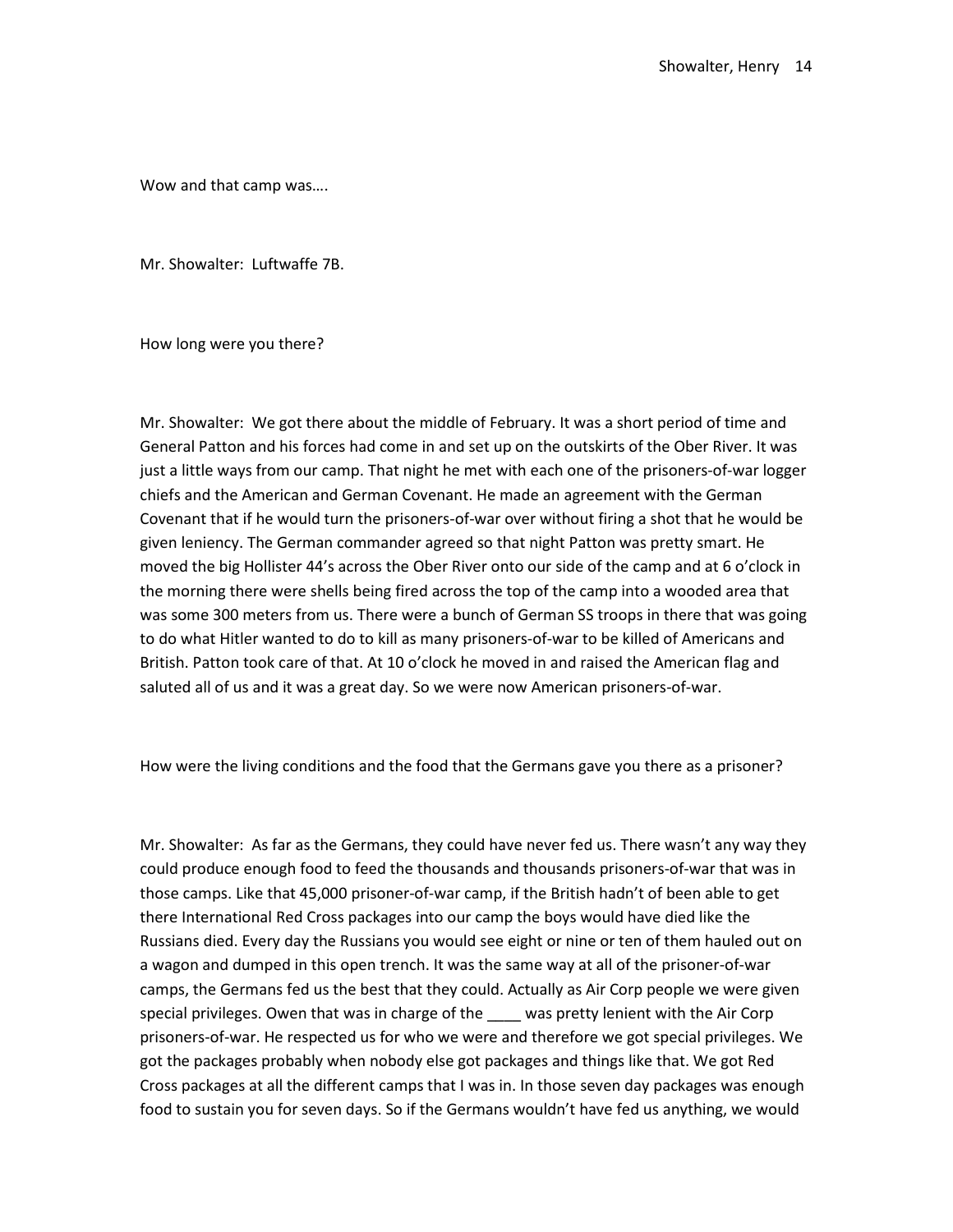have been able to have made it through. But with what little rations we got from the Germans which were horse meat and rutabagas and wheat. They cut our barley and made soup out of the grass and things like that. The Red Cross packages are what kept us alive. The clothing that we got from the Red Cross is what kept us warm and healthy. So really as American POW's we were too bad. Once we got into Luft 6 and Luft 4 and even in Nuremburg, Gider was a very efficient operator and we had it alright in Nuremburg. When we got to Moosberg we were there a short enough time. The Red Cross was so close to Switzerland that they could keep us obliged so we faired alright.

Still you lost weight; what was your weight going in?

Mr. Showalter: I don't know, I probably weighed about 135 lbs when I came in and I weighed down to 118 lbs during the course of the time. But I still was pretty strong.

When General Patton released you, what happened then?

Mr. Showalter: We were there for several days. I got to go outside the camp and went down to…it was one of the famous towns down on the Rheine River. I went down and viewed the city and took lots of pictures of families and different things there. The boys wasn't really fair; a lot of them ransacked the homes and they stole property that really shouldn't have been stolen from the Germans because we were free and now could do what we wanted to do. One of the funnies sights I saw was at Moosberg. There was a line of German prisoners-of-war lined up against the stone fence and there was a convoy of our boys that came down in their trucks. This big Negro man got out of his truck, he was driving, and he went over to those German prisonersof-war and he went down and punched one and went down and punched another on. What had happened was his buddy, they always drove two so that they could change driving, had been killed by a sniper and he was upset about that. He was taking his revenge out. Armed guards that were guarding those German prisoners allowed him to just have his time until he was tired of punching Germans. He was really giving them a bad punch right in the head. Anyways, I think we were there for about five days before the American forces came in to move us. We were taken by truck over to an airbase about 20-25 miles from the camp. We were loaded in C-46's cargo aircraft and we were flown in back to France. On the way across we were just flying across the Rheine River and headed for France when the news came that Germany had given up; had surrendered. So we then went on and landed at Camp L in France. That was a rehabilitation center for getting all the prisoners-of-war out of Germany and sending us back to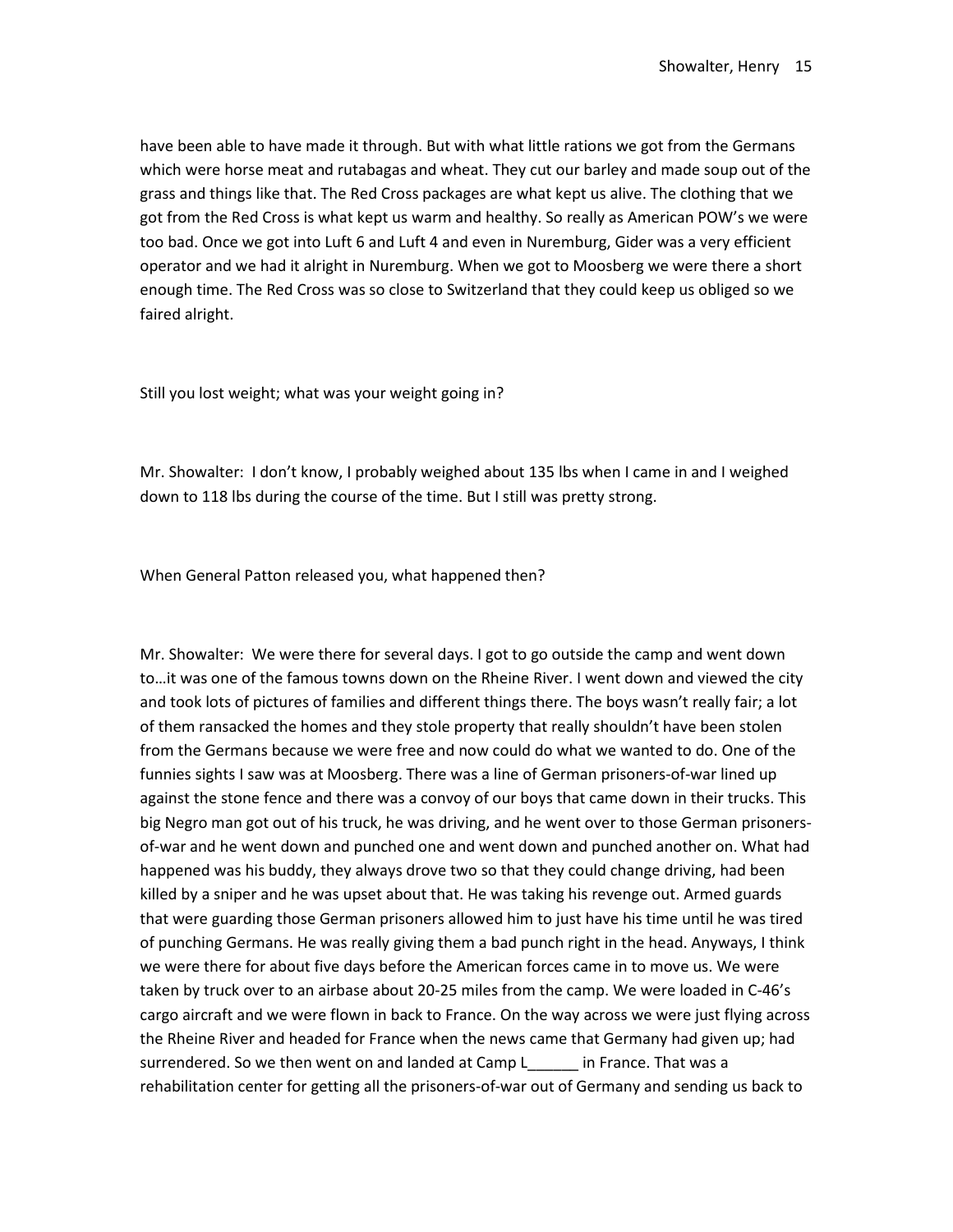the states. We were given medical treatment there and we were given clothes and they set us up on rations so that we could gain weight and all those things. Then we went from there to port in Versailles, France and were loaded on one of the wooden ships that were built by Kaiser and we went over to Britain. We were there for a short period of time and then crossed over the Atlantic Ocean and landed at Boston.

On planes again?

Mr. Showalter: No, no we were on ship. But we were on an American ship. I gained from about 118 lbs. back to 128 lbs. by the time I reached her house.

After the war did you stay in the military?

Mr. Showalter: No, I got home on the  $28<sup>th</sup>$  of May at Kansas City and I went to her house. There I visited with her and we were married on the  $17<sup>th</sup>$  of June, 1945. After that they gave me a two months vacation so we went on our honeymoon. We were on our honeymoon for three week and then we came back. All of a sudden they decided they would give me another month, so that was three months of vacation that I had. So then I went to work for Sutherland Lumberyard. I worked there until I was due in Miami, FL. Thelma and I went by bus down to Miami. We were there on Miami Beach at the Edgewater Beach Motel. They sent us through processing every day. I would go to processing and get all ready to get out. Then on the  $12<sup>th</sup>$  of October I was discharged from the Army Air Corp as a Staff Sergeant. I was a Tech Sergeant when I was there but I was a Staff Sergeant. I hadn't had my Tech Sergeant long enough to keep it. They made me a Tech while I was at Fort Leavenworth, KS, before I went on vacation. So then we went back to Kansas City and I was going to go to an agricultural college but they were all filled up out at Kansas State. So I decided to go to Colorado at a state university. That was at Fort Collins. So we loaded up everything we owned, her and I, and we drove to Fort Collins. We got out there and there was an opening to go to college but no housing; no place to stay. So I went to work for a farmer. I was going to earn my irrigation and knowledge of farming with him. I worked all that winter until the following summer for him. Then he decided that he didn't need me anymore; him and his son were going to run the operation. I went to work for Fort Collins sheet metal shop in Fort Collins, CO. Mike was born February, 28<sup>th</sup> 1947 and we moved up to Wellington, CO. I still worked for Fort Collins sheet metal. I had paperwork that I brought home from the prisoner-of-war camps and from all of the experiences that we had had at prisoner-ofwar camp, the food rations, clothing, and the names of all of the boys that they had at different